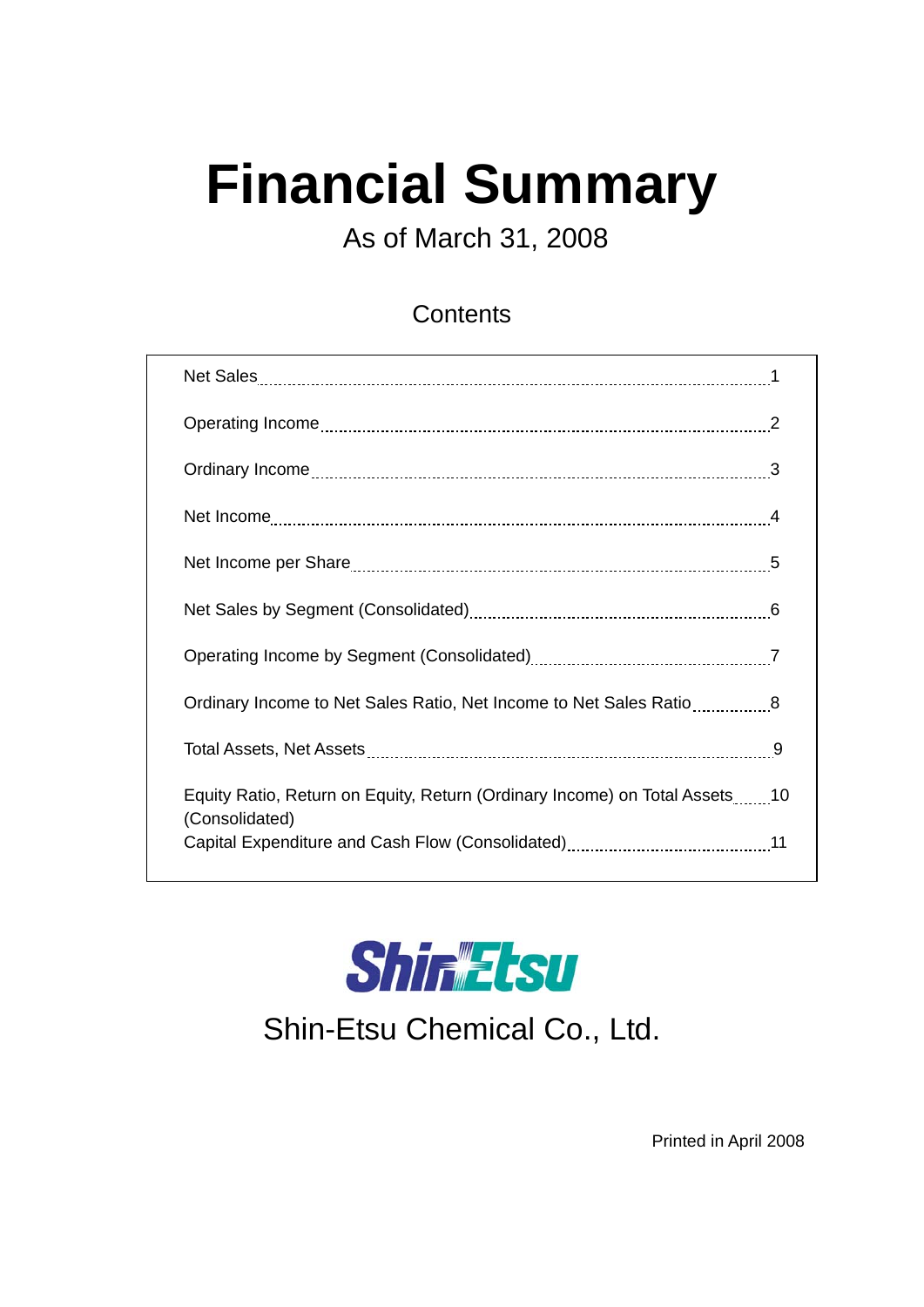

## Net Sales



|                                                                |                  |       |       |       |       |       |       |       |       |        | (100 millions of yen) |        |
|----------------------------------------------------------------|------------------|-------|-------|-------|-------|-------|-------|-------|-------|--------|-----------------------|--------|
|                                                                |                  | 98/3  | 99/3  | 00/3  | 01/3  | 02/3  | 03/3  | 04/3  | 05/3  | 06/3   | 07/3                  | 08/3   |
| <b>Net Sales</b>                                               | Consolidated     | 6,933 | 6,428 | 6,789 | 8,075 | 7,751 | 7,975 | 8,328 | 9,675 | 11,279 | 13,047                | 13,764 |
|                                                                | Non-consolidated | 3,723 | 3,811 | 4,225 | 4,610 | 4,653 | 4,802 | 4,826 | 5,203 | 5,824  | 6,972                 | 7.086  |
| Consolidated to<br>Non-consolidated<br>Net Sales Ratio (times) |                  | 1.86  | .69   | 1.61  | 1.75  | 1.67  | .66   | 1.73  | 1.86  | 1.94   | 1.87                  | 1.94   |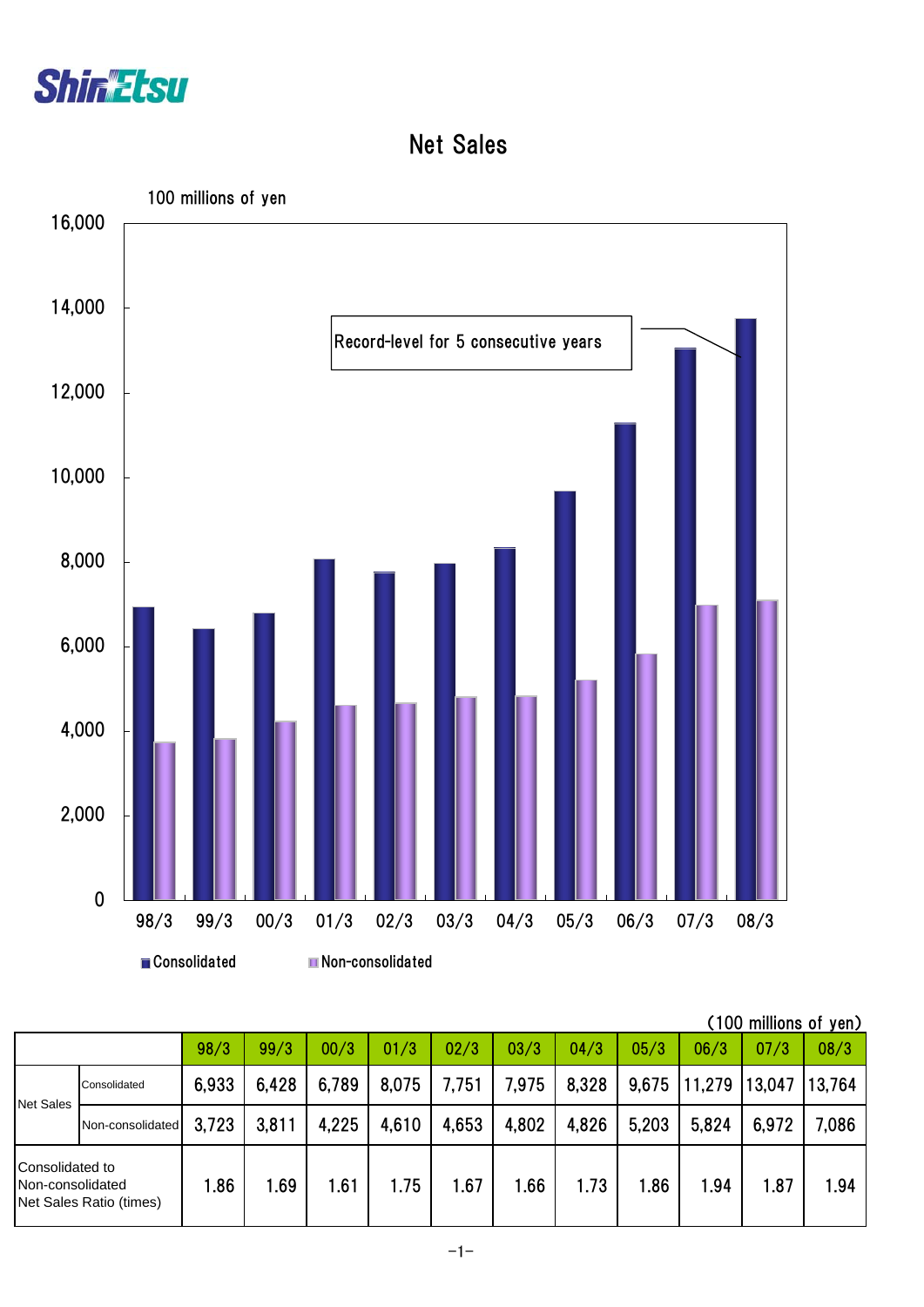

# Operating Income



|           |              |                      |      |      |       |       |       |      |       |       |       | , וואס טוווווווטווג טוווווו |      |
|-----------|--------------|----------------------|------|------|-------|-------|-------|------|-------|-------|-------|-----------------------------|------|
|           |              |                      | 98/3 | 99/3 | 00/3  | 01/3  | 02/3  | 03/3 | 04/3  | 05/3  | 06/3  | 07/3                        | 08/3 |
| Operating | Consolidated | 821                  | 863  | 875  | 1,127 | 1,147 | 1,221 | ,256 | 1,517 | 1,853 | 2,410 | 2,871                       |      |
|           | Income       | Non-<br>consolidated | 336  | 429  | 473   | 570   | 646   | 620  | 561   | 631   | 737   | 812                         | 819  |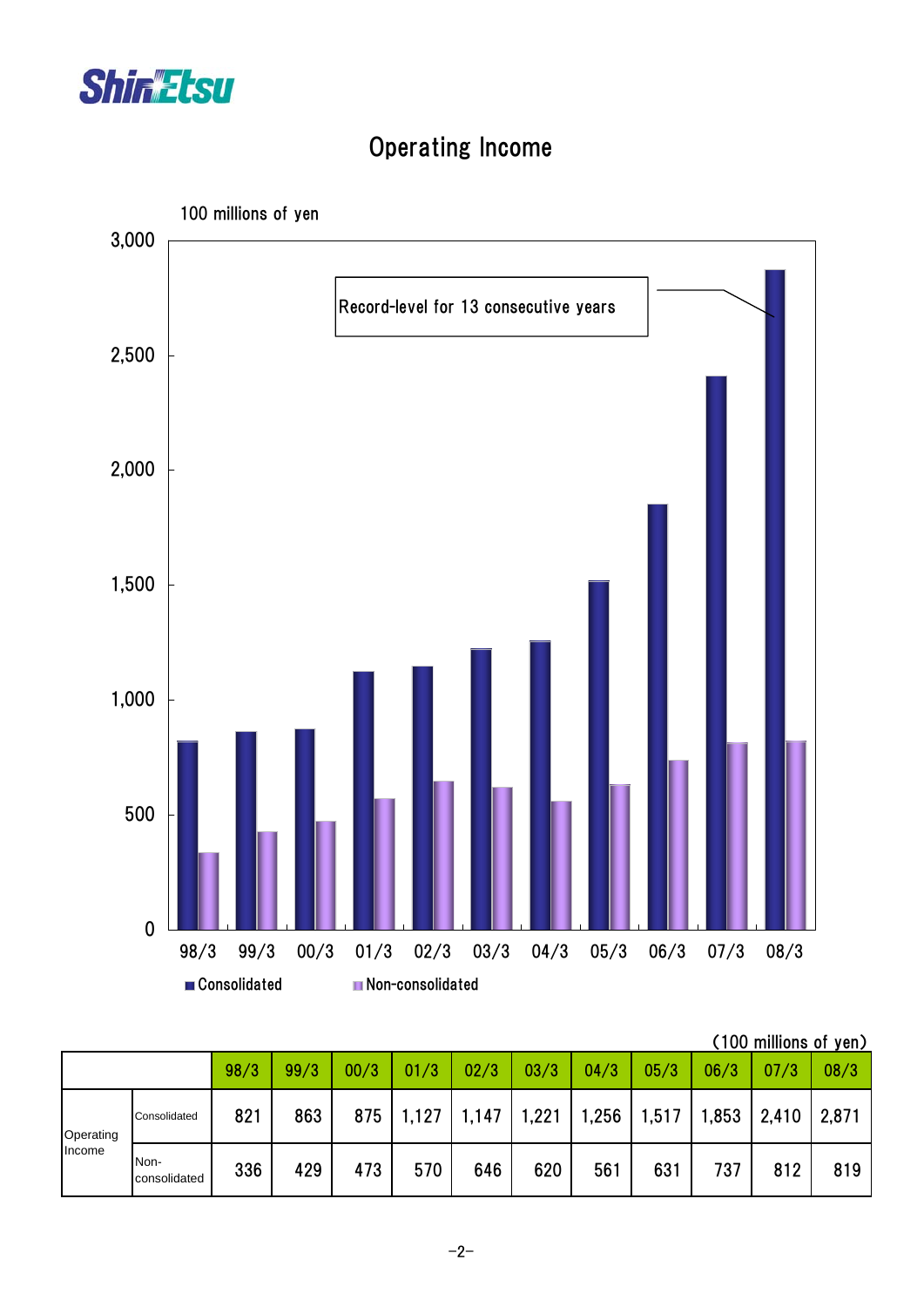

# Ordinary Income



|                    |                      | 98/3 | 99/3 | 00/3 | 01/3  | 02/3  | 03/3  | 04/3  | 05/3  | 06/3  | (TUU MINIUMS OF YEN <i>)</i><br>07/3 | 08/3  |
|--------------------|----------------------|------|------|------|-------|-------|-------|-------|-------|-------|--------------------------------------|-------|
| Ordinary<br>Income | Consolidated         | 807  | 776  | 844  | 1,158 | 1,170 | 1,221 | 1,256 | 1,515 | 1,850 | 2,470                                | 3,000 |
|                    | Non-<br>consolidated | 355  | 422  | 470  | 622   | 670   | 620   | 581   | 620   | 721   | 801                                  | 925   |

| (100 millions of yen) |  |
|-----------------------|--|
|-----------------------|--|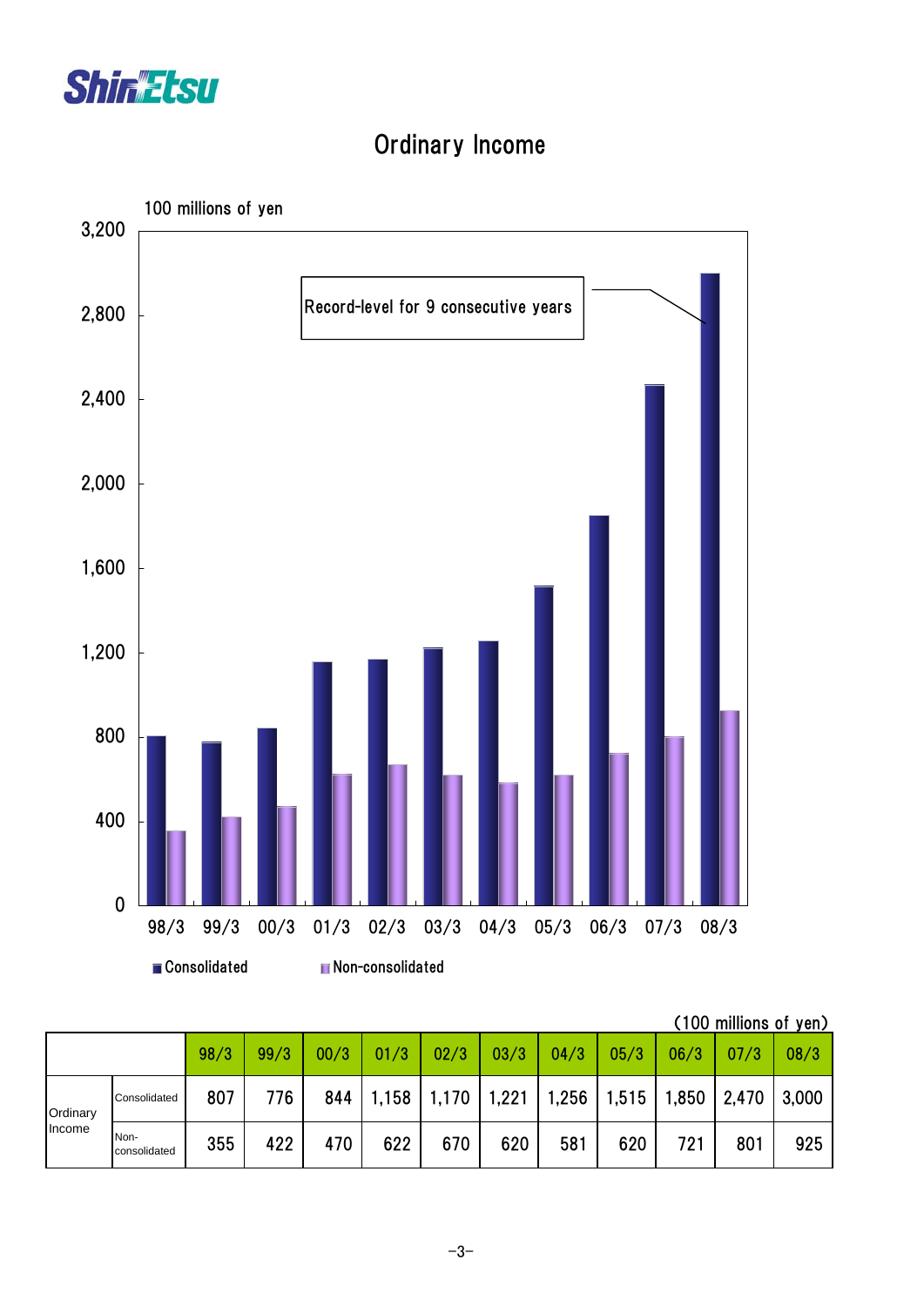

# Net Income



|                                                              |                      |      |      |      |      |      |      |      |      |       | (100 millions of yen) |       |
|--------------------------------------------------------------|----------------------|------|------|------|------|------|------|------|------|-------|-----------------------|-------|
|                                                              |                      | 98/3 | 99/3 | 00/3 | 01/3 | 02/3 | 03/3 | 04/3 | 05/3 | 06/3  | 07/3                  | 08/3  |
| Net Income                                                   | Consolidated         | 420  | 434  | 482  | 645  | 685  | 730  | 748  | 932  | 1,150 | 1,540                 | 1,836 |
|                                                              | Non-<br>consolidated | 160  | 243  | 271  | 343  | 399  | 370  | 347  | 390  | 451   | 511                   | 502   |
| Consolidated to Non-consolidated<br>Net Income Ratio (times) | 2.63                 | 1.78 | 1.78 | 1.88 | 1.72 | 1.97 | 2.15 | 2.39 | 2.55 | 3.01  | 3.65                  |       |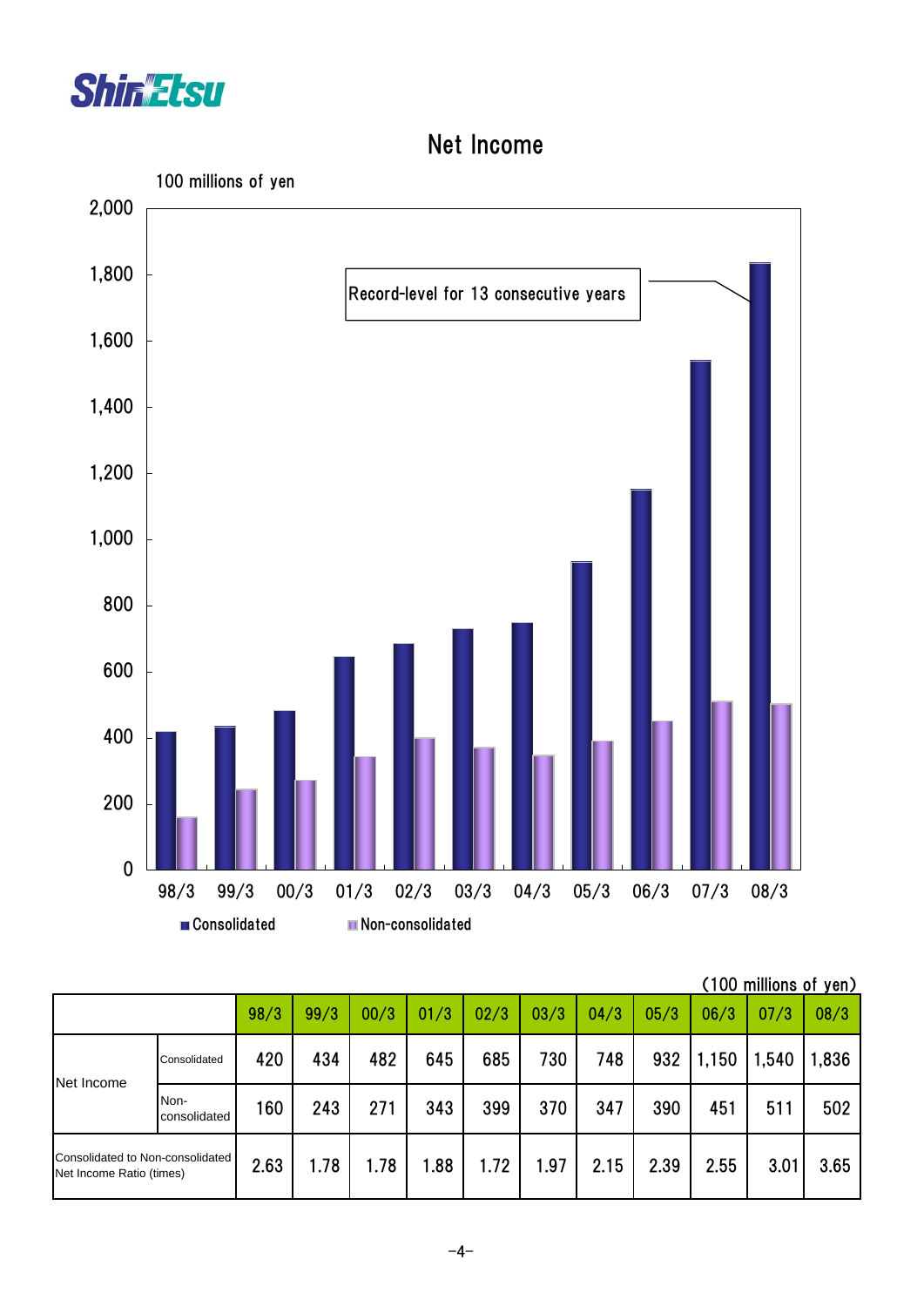



Net Income per Share

|                         |                      |        |        |        |        |        |       |                      |       |        |        | (yen)  |
|-------------------------|----------------------|--------|--------|--------|--------|--------|-------|----------------------|-------|--------|--------|--------|
|                         |                      | 98/3   | 99/3   | 00/3   | 01/3   | 02/3   | 03/3  | 04/3                 | 05/3  | 06/3   | 07/3   | 08/3   |
| Net Income<br>per Share | Consolidated         | 110.73 | 109.36 | 116.56 | 153.58 | 162.93 |       | 173.13 177.25 219.10 |       | 266.63 | 357.78 | 426.63 |
|                         | Non-<br>consolidated | 42.02  | 61.15  | 65.32  | 81.32  | 94.85  | 87.83 | 82.25                | 91.73 | 104.21 | 118.67 | 116.73 |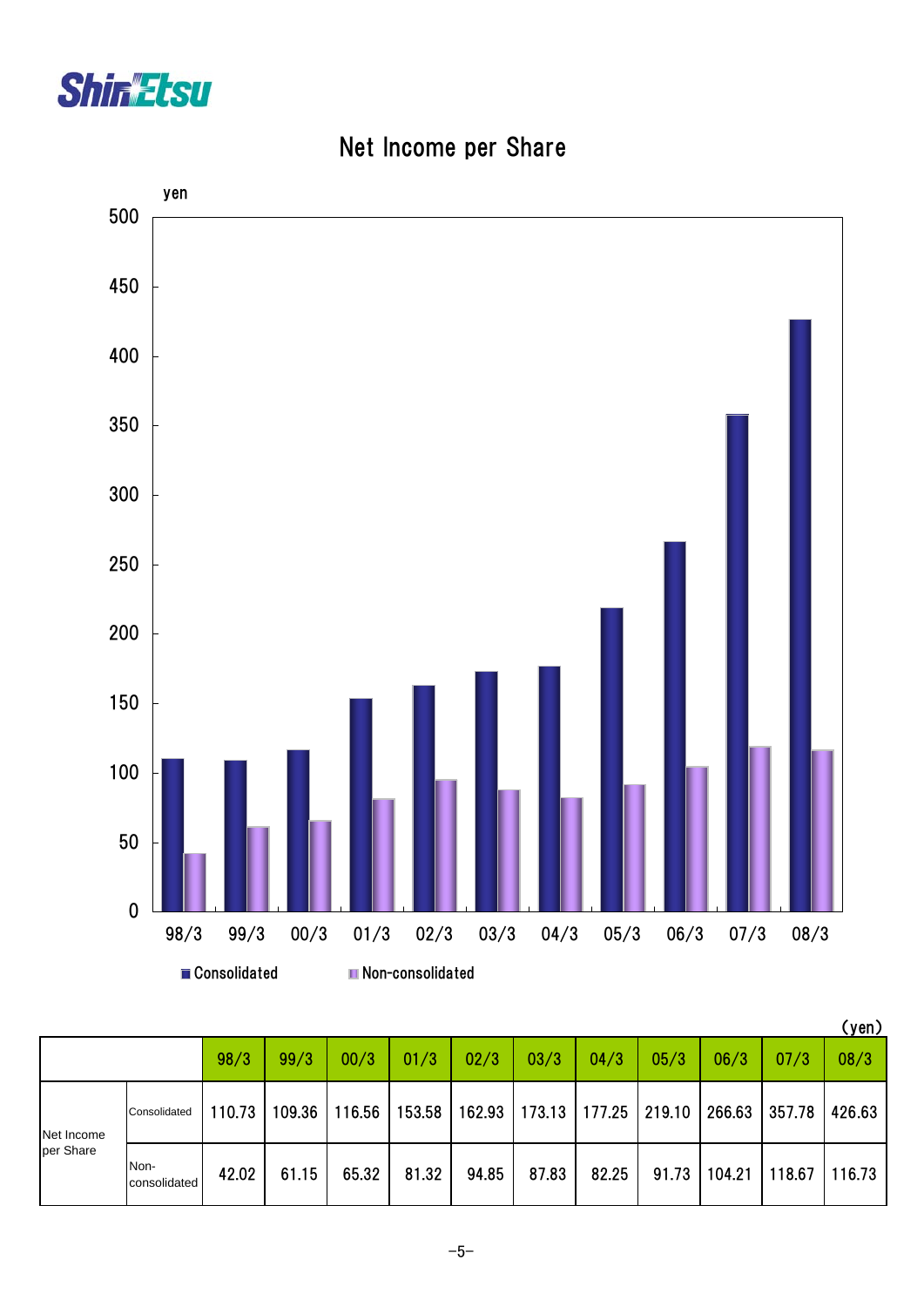



## Net Sales by Segment (Consolidated)

Electronics Materials

**Exercicional Materials and Others** 

|                                                  |       |       |       |       |       |       |       |       |       | (100 millions of yen) |       |
|--------------------------------------------------|-------|-------|-------|-------|-------|-------|-------|-------|-------|-----------------------|-------|
|                                                  | 98/3  | 99/3  | 00/3  | 01/3  | 02/3  | 03/3  | 04/3  | 05/3  | 06/3  | 07/3                  | 08/3  |
| Organic and Inorganic<br><b>Chemicals</b>        | 3,401 | 3,289 | 3,434 | 4,104 | 3,980 | 4,210 | 4,570 | 5,490 | 6,365 | 7,084                 | 7,010 |
| <b>Electronics Materials</b>                     | 2,477 | 2,146 | 2,201 | 2,587 | 2,265 | 2,434 | 2,622 | 3,069 | 3,615 | 4,794                 | 5,647 |
| <b>Functional Materials and</b><br><b>Others</b> | 1,055 | 993   | 1,153 | 1,384 | 1,507 | 1,331 | 1,136 | 1,116 | 1,300 | 1,169                 | 1,107 |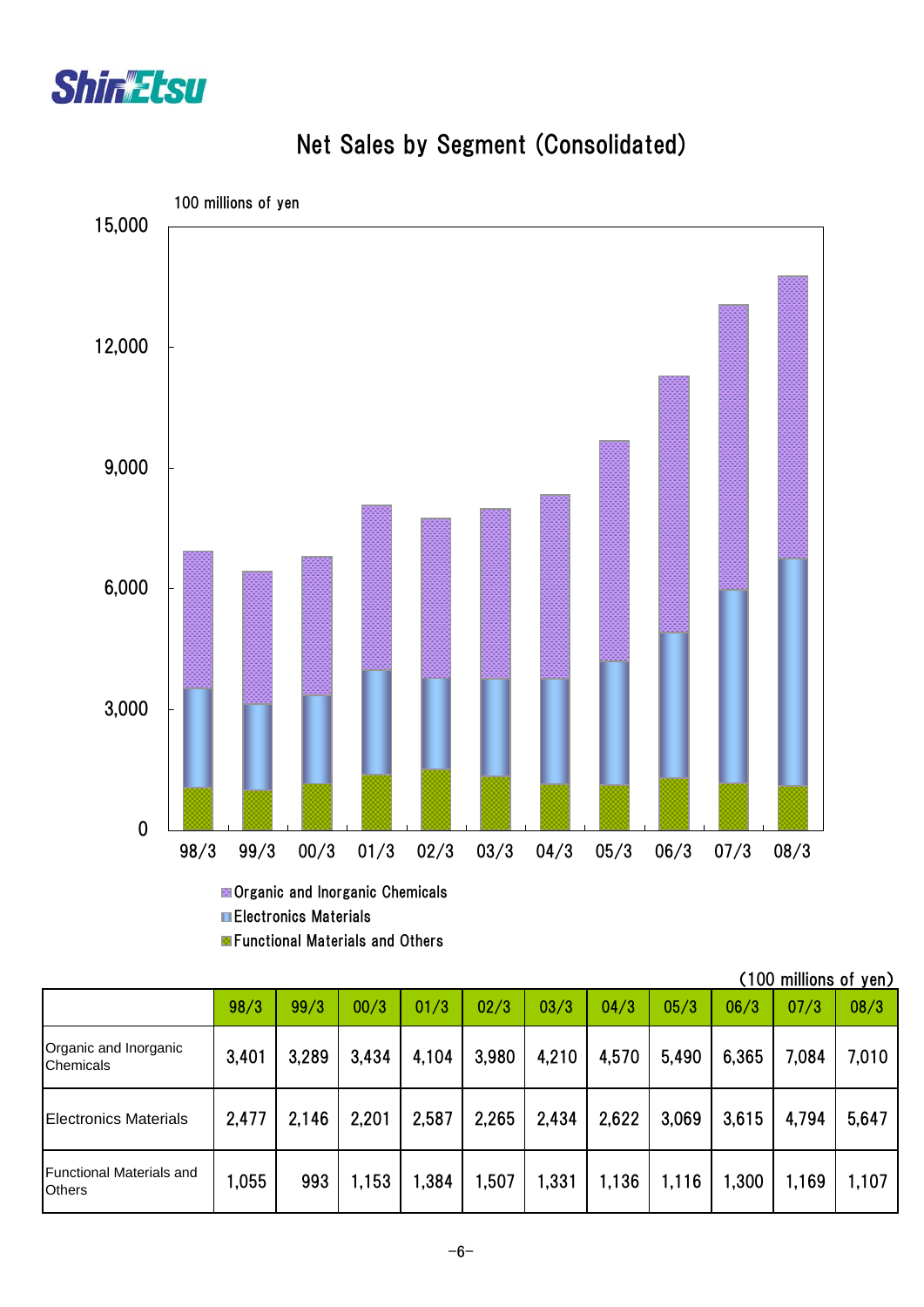



# Operating Income by Segment (Consolidated)

|                                           |      |      |      |      |      |      |      |      |      | (100 millions of yen) |       |
|-------------------------------------------|------|------|------|------|------|------|------|------|------|-----------------------|-------|
|                                           | 98/3 | 99/3 | 00/3 | 01/3 | 02/3 | 03/3 | 04/3 | 05/3 | 06/3 | 07/3                  | 08/3  |
| Organic and Inorganic<br><b>Chemicals</b> | 315  | 444  | 452  | 470  | 488  | 624  | 651  | 779  | 962  | 1,067                 | 995   |
| <b>Electronics Materials</b>              | 390  | 294  | 233  | 364  | 337  | 352  | 422  | 537  | 653  | 1,066                 | 1,621 |
| Functional Materials and<br><b>Others</b> | 121  | 128  | 187  | 293  | 322  | 243  | 182  | 201  | 240  | 276                   | 260   |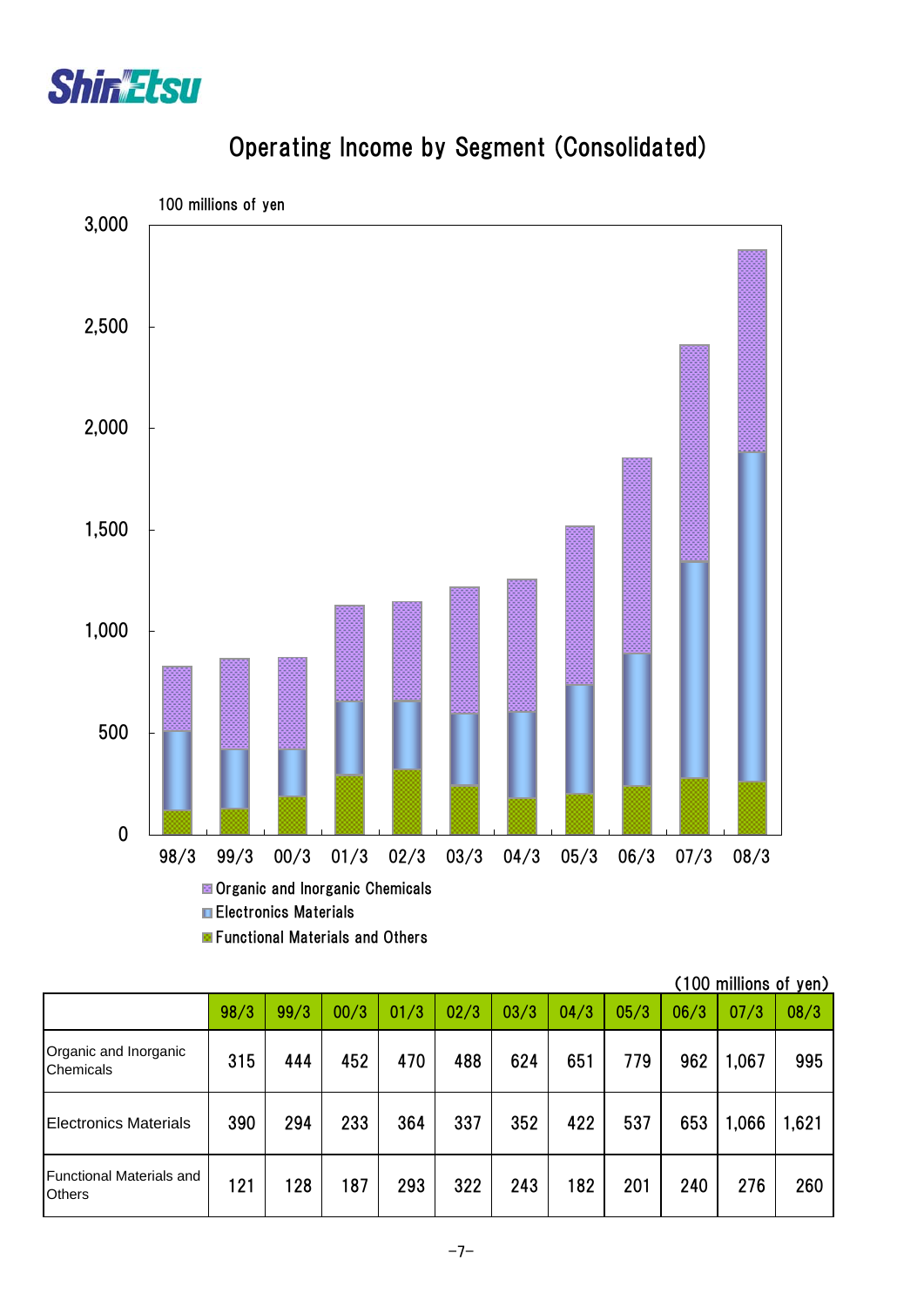





|                    |                  |      |      |      |      |      |      |      |      |      |      | (%)  |
|--------------------|------------------|------|------|------|------|------|------|------|------|------|------|------|
|                    |                  | 98/3 | 99/3 | 00/3 | 01/3 | 02/3 | 03/3 | 04/3 | 05/3 | 06/3 | 07/3 | 08/3 |
| Ordinary Income    | Consolidated     | 11.6 | 12.1 | 12.4 | 14.3 | 15.1 | 15.3 | 15.1 | 15.7 | 16.4 | 18.9 | 21.8 |
| to Net Sales Ratio | Non-consolidated | 9.5  | 11.1 | 11.1 | 13.5 | 14.4 | 12.9 | 12.0 | 11.9 | 12.4 | 11.5 | 13.1 |
| Net Income to      | Consolidated     | 6.1  | 6.7  | 7.1  | 8.0  | 8.8  | 9.2  | 9.0  | 9.6  | 10.2 | 11.8 | 13.3 |
| Net Sales Ratio    | Non-consolidated | 4.3  | 6.4  | 6.4  | 7.4  | 8.6  | 7.7  | 7.2  | 7.5  | 7.7  | 7.3  | 7.1  |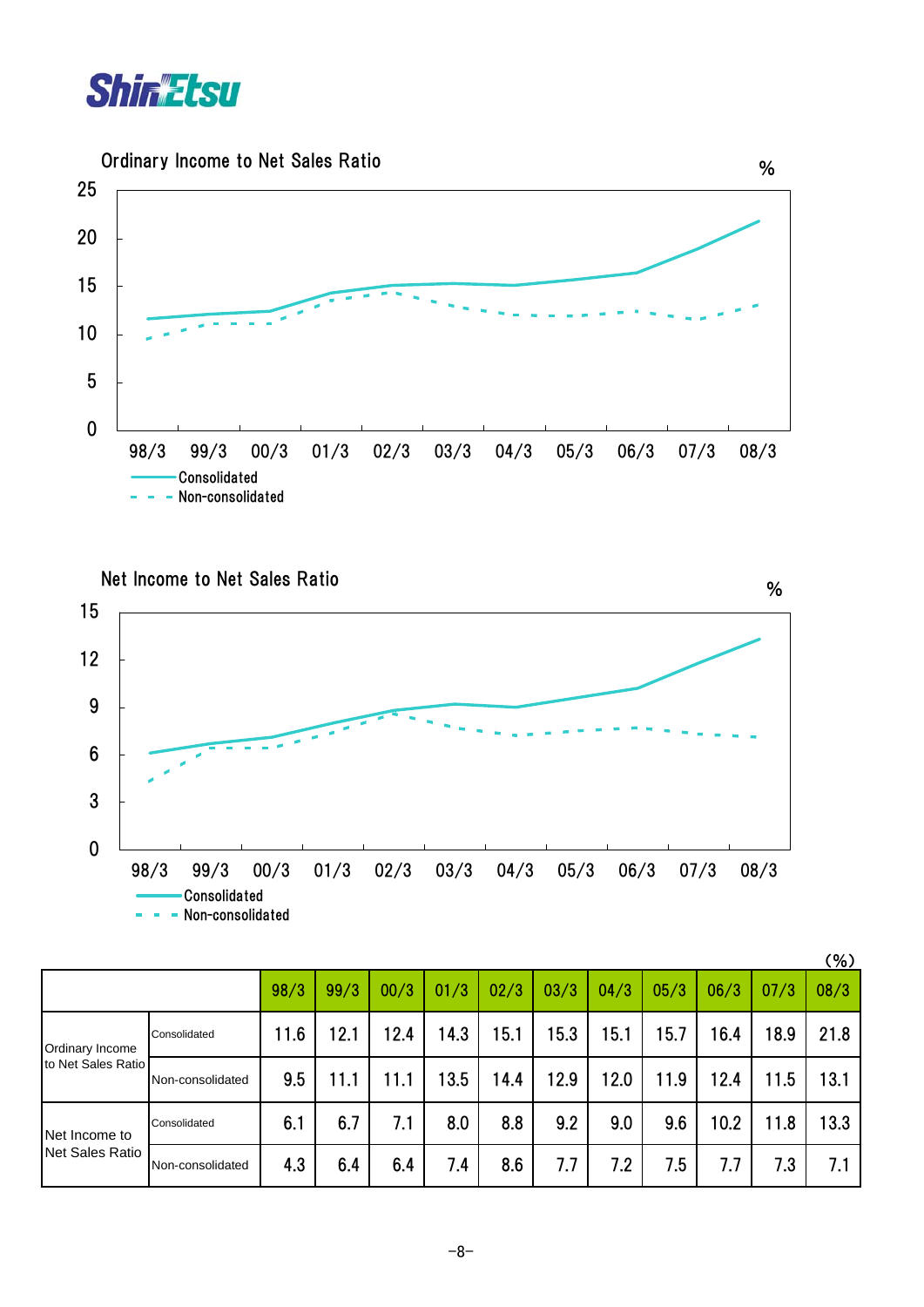

Total Assets



#### Net Assets



| (100 millions of yen) |  |
|-----------------------|--|
|-----------------------|--|

|            |                  | 98/3   | 99/3   | 00/3   | 01/3   | 02/3   | 03/3   | 04/3   | 05/3   | 06/3   | 07/3   | 08/3   |
|------------|------------------|--------|--------|--------|--------|--------|--------|--------|--------|--------|--------|--------|
| Total      | Consolidated     | 10,838 | 10,610 | 11,687 | 12,658 | 12,884 | 13,109 | 13,862 | 14,762 | 16,713 | 18,600 | 19,185 |
| Assets     | Non-consolidated | 5,731  | 5,816  | 6,638  | 6,754  | 6,599  | 6,794  | 7,588  | 7,779  | 8,742  | 8,984  | 8,539  |
| <b>Net</b> | Consolidated     | 4,973  | 5,641  | 6,513  | 7,150  | 8,121  | 8,470  | 9,007  | 9,963  | 11,737 | 13,603 | 14,837 |
| Assets     | Non-consolidated | 3,039  | 3,533  | 4,122  | 4,578  | 4,782  | 5,029  | 5,443  | 5,880  | 6,471  | 6,723  | 6,691  |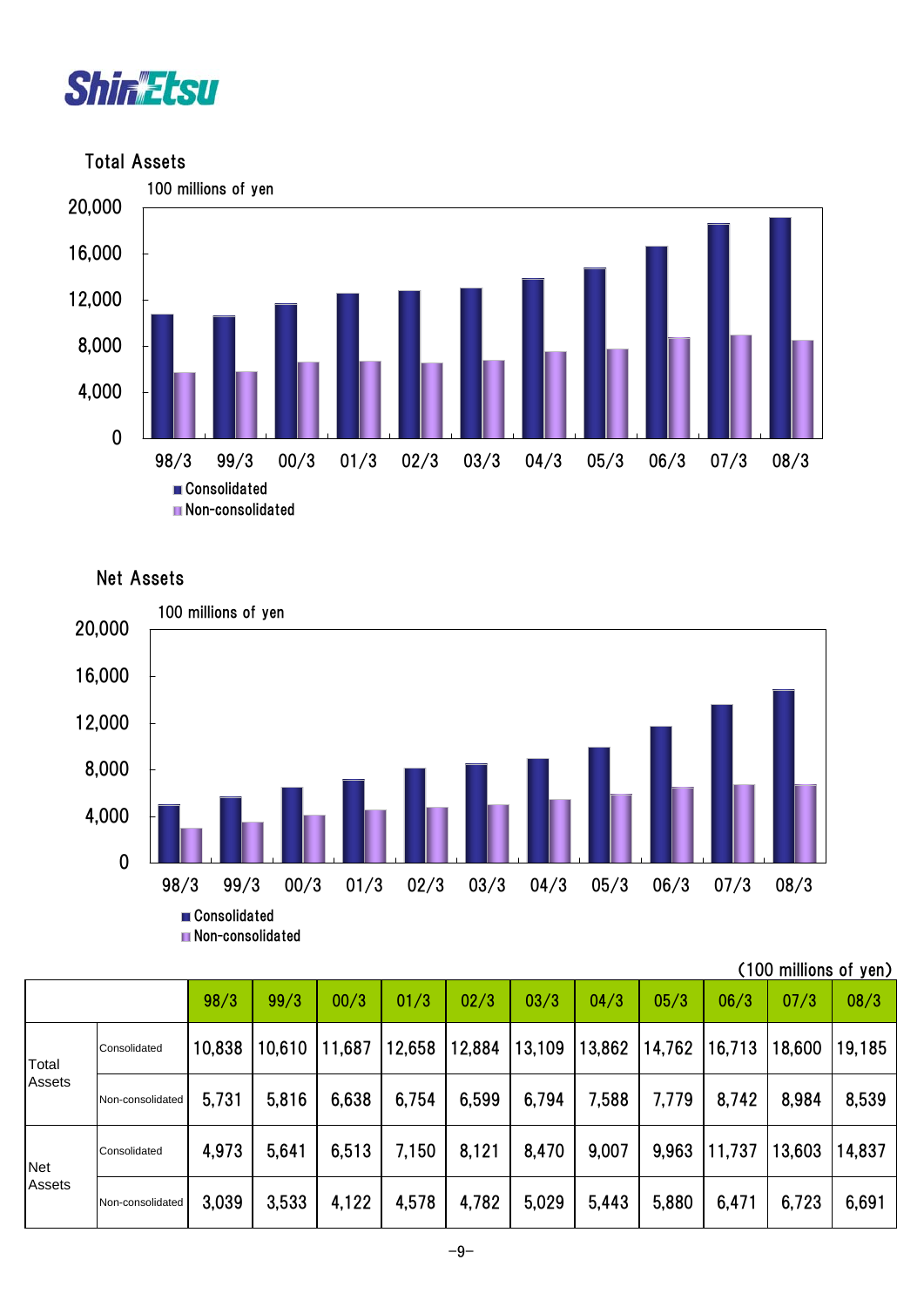

#### Equity Ratio (Consolidated)





|                                                |              |      |      |      |      |      |      |      |      |      |      | (% ) |
|------------------------------------------------|--------------|------|------|------|------|------|------|------|------|------|------|------|
|                                                |              | 98/3 | 99/3 | 00/3 | 01/3 | 02/3 | 03/3 | 04/3 | 05/3 | 06/3 | 07/3 | 08/3 |
| <b>Equity Ratio</b>                            | Consolidated | 45.9 | 53.2 | 55.7 | 56.5 | 63.0 | 64.6 | 65.0 | 67.5 | 70.2 | 71.0 | 75.0 |
| Return on Equity                               | Consolidated | 9.6  | 8.2  | 7.9  | 9.4  | 9.0  | 8.8  | 8.6  | 9.8  | 10.6 | 12.4 | 13.3 |
| Return (Ordinary<br>Income) on Total<br>Assets | Consolidated | 8.0  | 7.2  | 7.6  | 9.5  | 9.2  | 9.4  | 9.3  | 10.6 | 11.8 | 14.0 | 15.9 |